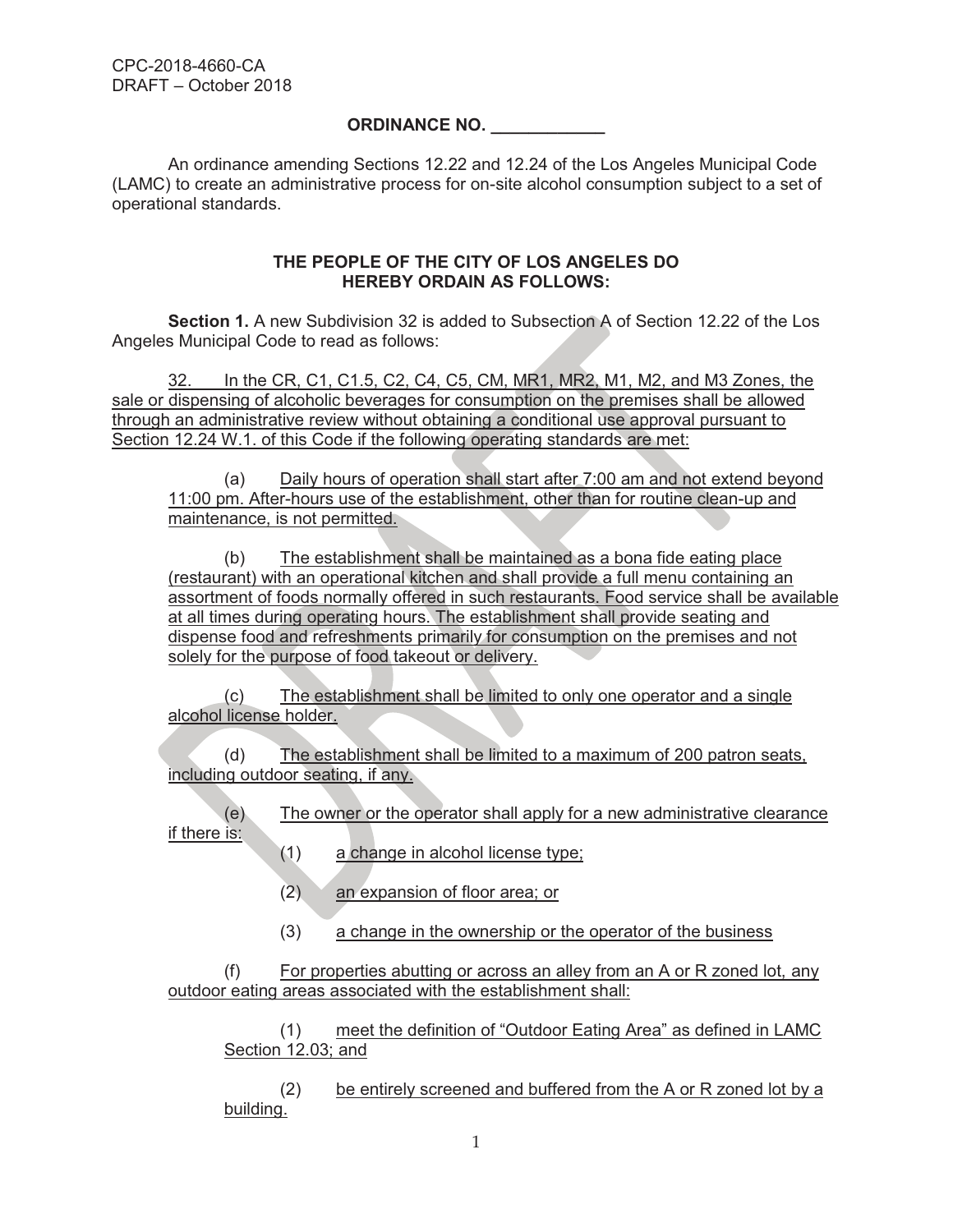(g) Any music, sound or noise which is under control of the applicant shall not constitute a violation of Sections 112.06 or 116.01 of the Los Angeles Municipal Code (citywide noise regulations). At any time, a City inspector may visit the site during operating hours to measure the noise levels. If, upon inspection, it is found that the noise level exceeds those allowed by the citywide noise regulations, the owner/operator will be notified and will be required to modify or eliminate the source of the noise or retain an acoustical engineer to recommend, design, and implement noise control measures within property, such as noise barriers, sound absorbers, or buffer zones.

(h) There shall be no live entertainment on the premises. There shall be no karaoke or disc jockeys.

(i) Indoor music shall be limited to recorded, ambient music at a low volume such that it is not audible beyond the premises.

(j) There shall be no outdoor music, amplified or live.

(k) Television monitors or screens shall be prohibited in the outdoor eating area, if any.

(l) The owner or the operator shall be responsible for maintaining the premises, adjoining sidewalk, and adjoining alley free of debris or litter.

(m) The owner or the operator shall be responsible for monitoring both patron and employee conduct on the premises and within the parking areas under his or her control to ensure behavior that does not adversely affect or detract from the quality of life for adjoining residents, property owners, and businesses.

(n) The owner or the operator shall comply with California Labor Code 6404.5 which prohibits the smoking of tobacco or any non-tobacco substance, including from electronic smoking devices or hookah pipes, within any enclosed place of employment.

(o) All graffiti on the site shall be removed or painted over to match the color of the surface to which it is applied within 24 hours of its occurrence.

(p) Loitering is prohibited on or around these premises or the area under the control of the applicant. A "No Loitering or Public Drinking" sign that is a minimum of four inches by six inches shall be posted outside next to every exit.

- (q) Pool tables shall be prohibited.
- (r) Adult Entertainment pursuant to LAMC Section 12.70 shall be prohibited.
- (s) Dancing shall be prohibited.

(t) The establishment shall not be a drive-through fast food establishment, as defined in LAMC Section 12.03.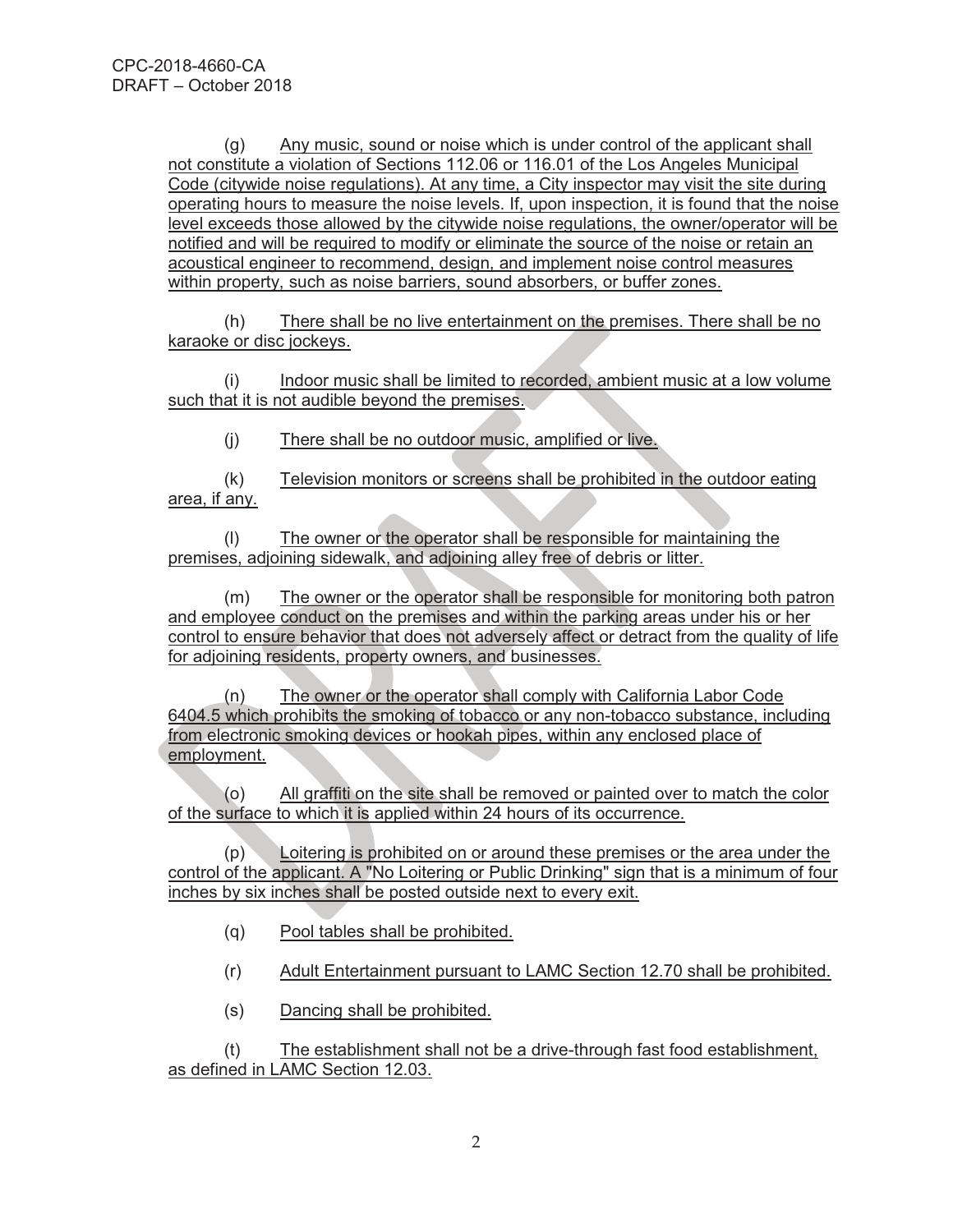(u) The establishment shall not be leased or contracted out to third party promoters that will require a cover charge or prepayment for admission to the establishment for uses such as or similar to rave parties, electronic music parties, or record release parties advertised and open to the general public.

(v) Any use of the establishment for private events, including, but not limited to, corporate events, birthday parties, weddings or other private events which are not open to the general public, shall be subject to all the same provisions and hours of operation stated herein.

(w) Parking shall be subject to the determination of the Department of Building and Safety. Any off-site parking shall be provided pursuant to the requirements of Los Angeles Municipal Code Sections 12.21 A.4(g) and 12.26 E.1(b).

(x) Lighting shall be installed in all areas within the business in conformance with the Los Angeles Municipal Code. The lighting shall be such that it renders all objects and persons clearly visible within the establishment.

(y) A camera surveillance system shall be installed and operating at all times to monitor the interior, entrance, exits and exterior areas, in front of and around the premises. Recordings shall be maintained for a minimum period of 30 days and are intended for use by the Los Angeles Police Department.

(z) An electronic age verification device shall be retained on the premises available for use during operational hours. This device shall be maintained in operational condition and all employees shall be instructed in its use.

(aa) Complaint Log. A telephone number and an email address shall be provided for complaints or concerns regarding the operation of the establishment. The phone number and email address shall be posted on a sign at least four inches by six inches in size and at the following locations:

- (1) Entry, visible to pedestrians
- (2) Customer service desk, front desk or near the reception area

Complaints shall be responded to within 24 hours. The applicant shall maintain a log of all calls and emails trailing a period of three years, detailing: date complaint received; nature of complaint; and the manner in which the complaint was resolved. This log shall be presented as part of the application if and when a new application to continue the operation is submitted to the Department of City Planning.

(bb) Within the first six months of operation or issuance of administrative clearance, all employees involved with the sale of alcohol shall enroll in the Los Angeles Police Department "Standardized Training for Alcohol Retailers" (STAR) or Department of Alcoholic Beverage Control "Licensee Education on Alcohol and Drugs" (LEAD) training program. Upon completion of such training, the applicant shall request the Police Department to issue a letter identifying which employees completed the training.

(cc) STAR or LEAD training shall be conducted for all new hires within three months of their employment.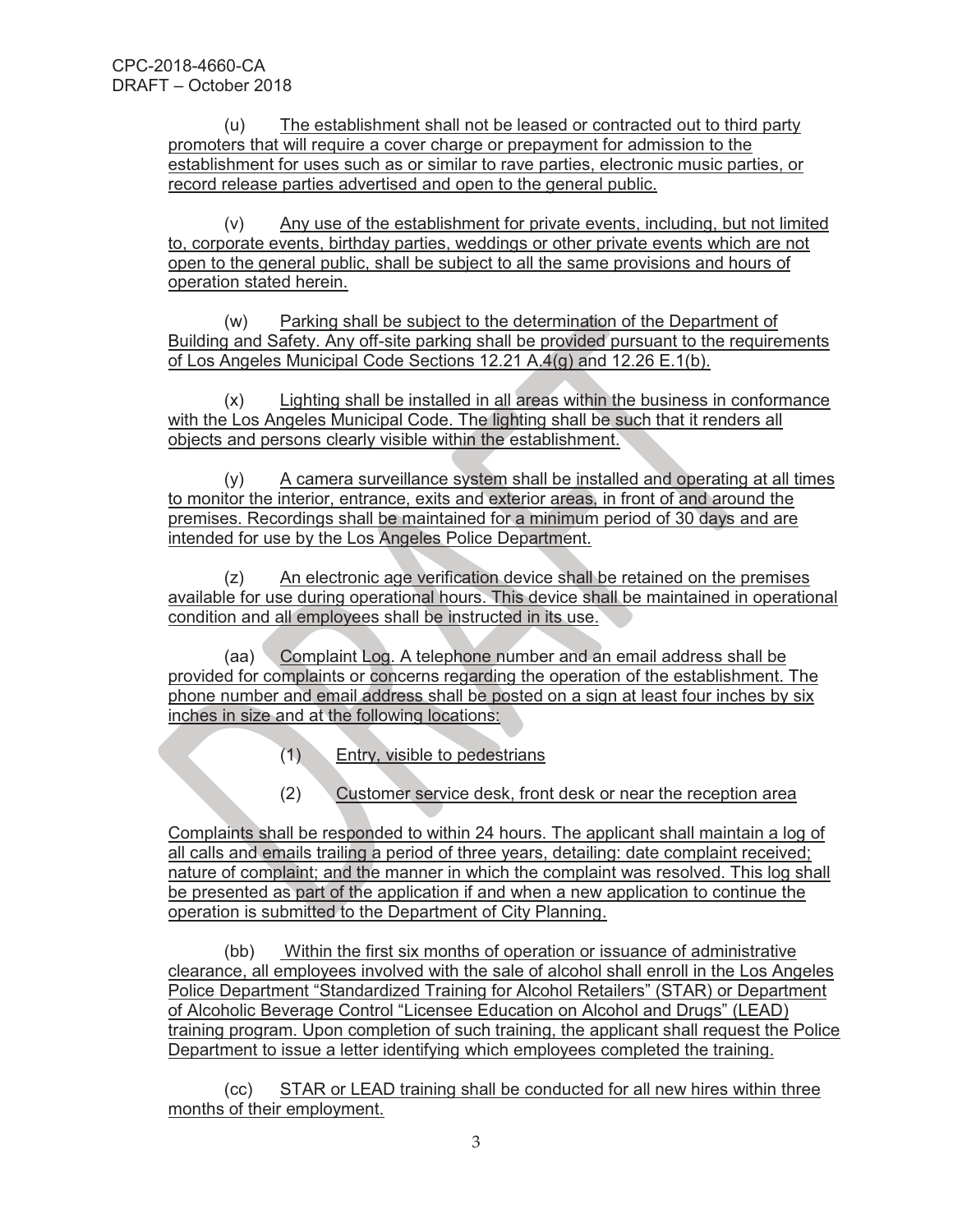(dd) A copy of these conditions shall be retained on the premises at all times and produced upon request by the Police Department, the Department of Building and Safety, the Department of City Planning, or the California Department of Alcoholic Beverage Control.

(ee) A minimum of one on-duty manager with authority over the activities within the establishment shall be on the premises at all times that the establishment is open for business. The on-duty manager's responsibilities shall include the monitoring of the premises to ensure compliance with all applicable State laws, Municipal Code requirements and the conditions imposed by the Department of Alcoholic Beverage Control (ABC). Every effort shall be undertaken in managing the establishment to discourage illegal and criminal activity on the subject premises and any exterior area over which the building owner exercises control, in effort to ensure that no activities associated with such problems as narcotics sales, use or possession, gambling, prostitution, loitering, theft, and vandalism occur.

(ff) MViP – Monitoring, Verification and Inspection Program. Prior to the effectuation and administrative clearance, fees required per LAMC section 19.01 E.3 for Monitoring of Conditional Use Permits and Inspection and Field Compliance Review of Operations shall be paid to the City.

(1) Within the first 24 months of issuance of administrative clearance, a City inspector will conduct a site visit to assess compliance with, or violations of, any of the operating standards. Observations and results of said inspection will be documented. A second inspection shall take place after 36 months of the first inspection.

(2) The owner and operator shall be notified of the deficiency or violation and required to correct or eliminate the deficiency or violation. Multiple or continued documented violations or Orders to Comply issued by the Department of Building and Safety which are not addressed within the time prescribed, may result in additional corrective actions taken by the City.

(gg) Within 14 days of an establishment obtaining administrative clearance, the applicable City Council District Office and the applicable Certified Neighborhood Council shall be notified. If the establishment is not within the boundaries of a Neighborhood Council, then notification to only the applicable Council District Office shall be sufficient. The notification shall contain evidence of the administrative clearance, its covenanted operating standards, and contact information for the Department of Building and Safety to report code violations.

(hh) Prior to the issuance of an administrative clearance, the applicant shall execute and record a covenant and agreement in a form satisfactory to the Director of Planning, acknowledging that the owner shall implement each of the provisions set forth in this subdivision. A certified copy bearing the Recorder's number and date shall be provided to the Department of City Planning. The agreement (standard master covenant and agreement form CP-6770) shall run with the land and shall be binding on any subsequent owners, heirs or assigns. The agreement with the operating standards attached must be submitted to the Department of City Planning for approval before being recorded. Fees required per L.A.M.C section 19.01 E.3 for Monitoring of Conditional Use